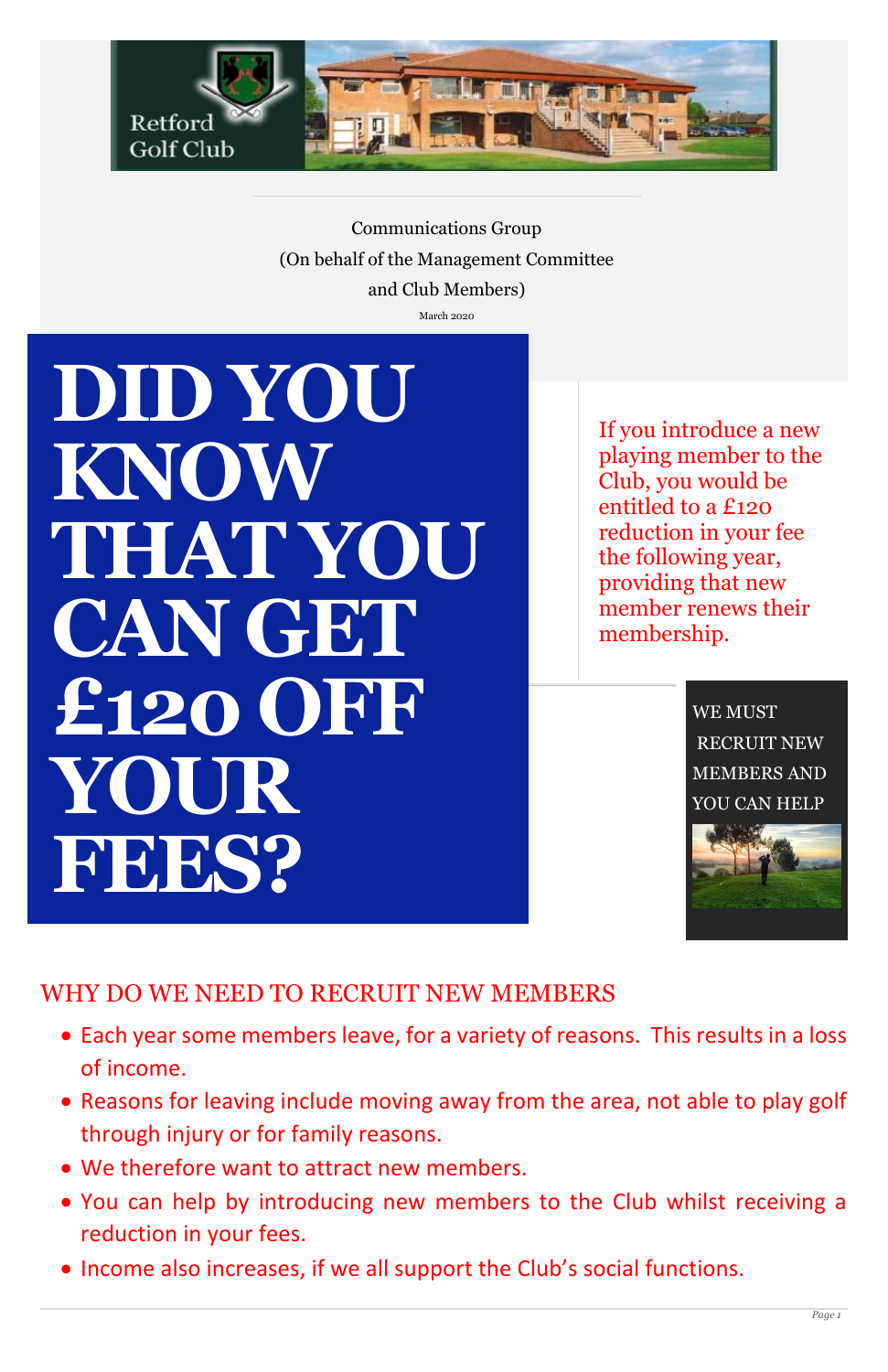

## **NEW SOCIAL FUNCTIONS**

#### IS IT THE END OF QUIZ NIGHTS –

Throughout the winter, there has been a monthly quiz night. These events will come to an end in March. BUT BY POPULAR DEMAND-We are introducing – THEME NIGHTS – Once a month, there will be a meal and a table quiz. The first event will be on Thursday 2nd April and will be a Curry Night.

#### ALSO

We are reintroducing the Bank Holiday competitions. ROLL UP ON EASTER MONDAY AND ENJOY GOLF WITH FAMILY AND FRIENDS. *For more information, see the in house information.*

# **Centenary calendar 2020**







## *Have you seen the publicity in the club house?*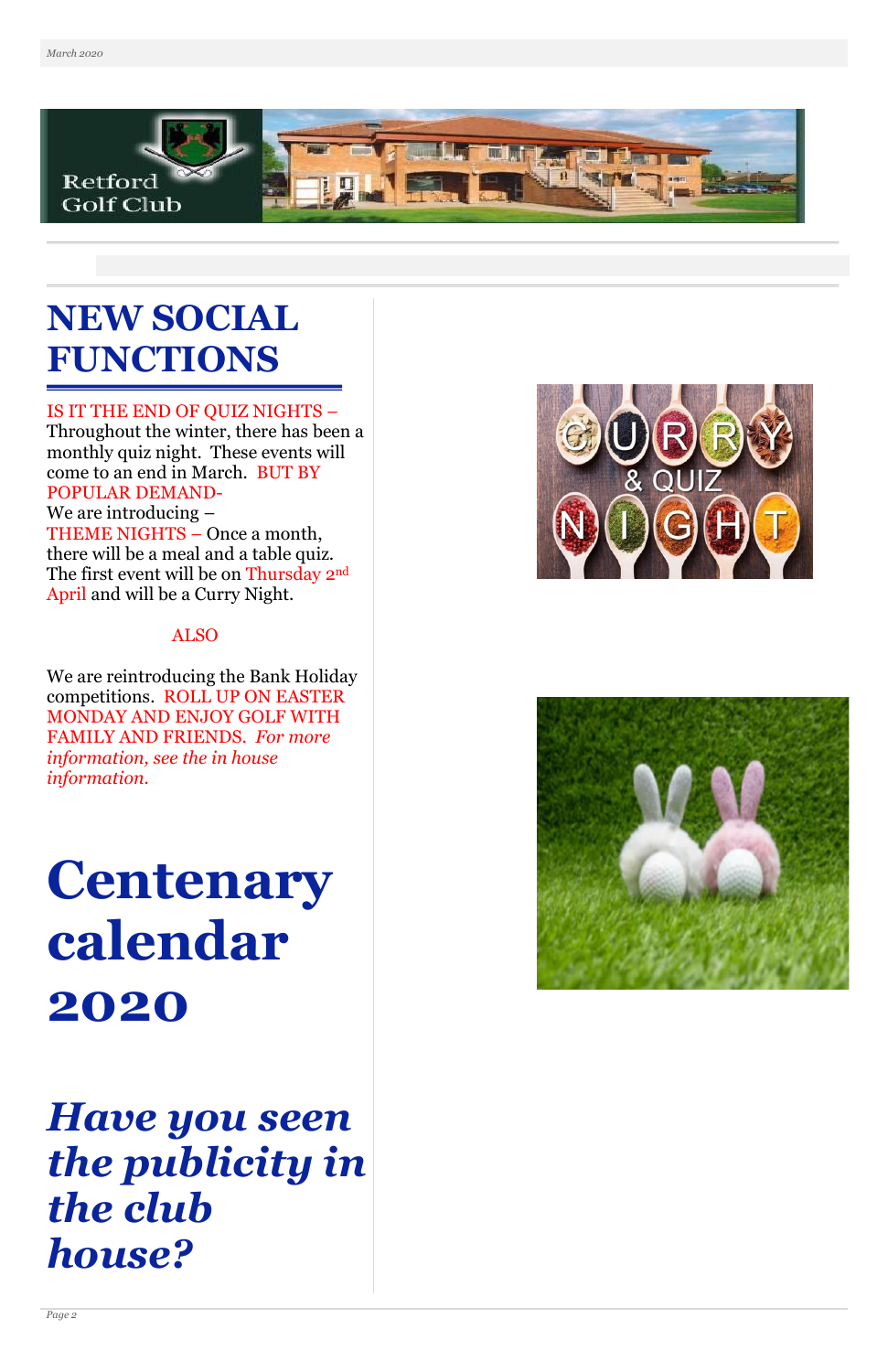

### WE WANT YOUR HELP!





**Make sure you sign up at the beginning of April for the following events**

- *Wednesday 17th June Captains' Invitation Day (11.00-2.00) Every Captain, Gents and Ladies, from every Golf Club in Nottinghamshire, and other clubs outside Notts where we play friendly matches, will be invited for a Betterball Stableford event.*
- *Tuesday 23rd June Greenkeeper's Revenge (2.30 shotgun)*

*A pairs competition, betterball Stableford, entry £10 per pair. Pins will be in some unusual, and even cruel, positions – hence the name of the competition! Members will have first option in entering this event. We will also have the England v Czech Republic football match on the big screen at 8.00pm, and from 7.00pm, hot pork rolls at £4 each.*

- *Wednesday 24th June Ladies Open*
- *Thursday 25th June Gents Seniors Open*
- *Friday 26th June Hickory Event (3.00 Shotgun)*

*One of our highlight events. Members will have the chance to play 18 holes using genuine 100 year old hickory clubs, supplied by Timewarp Golf. Teams of 4, playing a Texas Scramble format. There will be a pie and peas supper after, and a prizes presentation at about 8.30pm. Entry £60 per four ball team. Unearth those plus fours to look the part!*

• *Saturday 27th June Social Pro-Am (Tee times 2.00-5.00)*

*A very friendly event, with pairs playing a "back nine" of holes 1, 11 to 18. One player and one putter in each team, with families, young and less young, welcome, and a small prizes table.*

*After the golf there will be a curry meal and entertainment by live bands, going on into the evening. Entry £25 per pair, for golf, prizes and food and entertainment.*

- *Sunday 28th June Centenary Championship (Tee times 6.00-1.30) This is a one-off Competition, for Members only. Format is an Individual Stableford, with separate Trophies for Ladies and Gents. Entry is £5 per player There will be a Presentation in the evening, after the Trick-shot Show.*
- *Sunday 28th June Trick Shot Show (6.30) followed by Championship Presentation David Edwards, former World Trick Shot Champion, will put on a show.*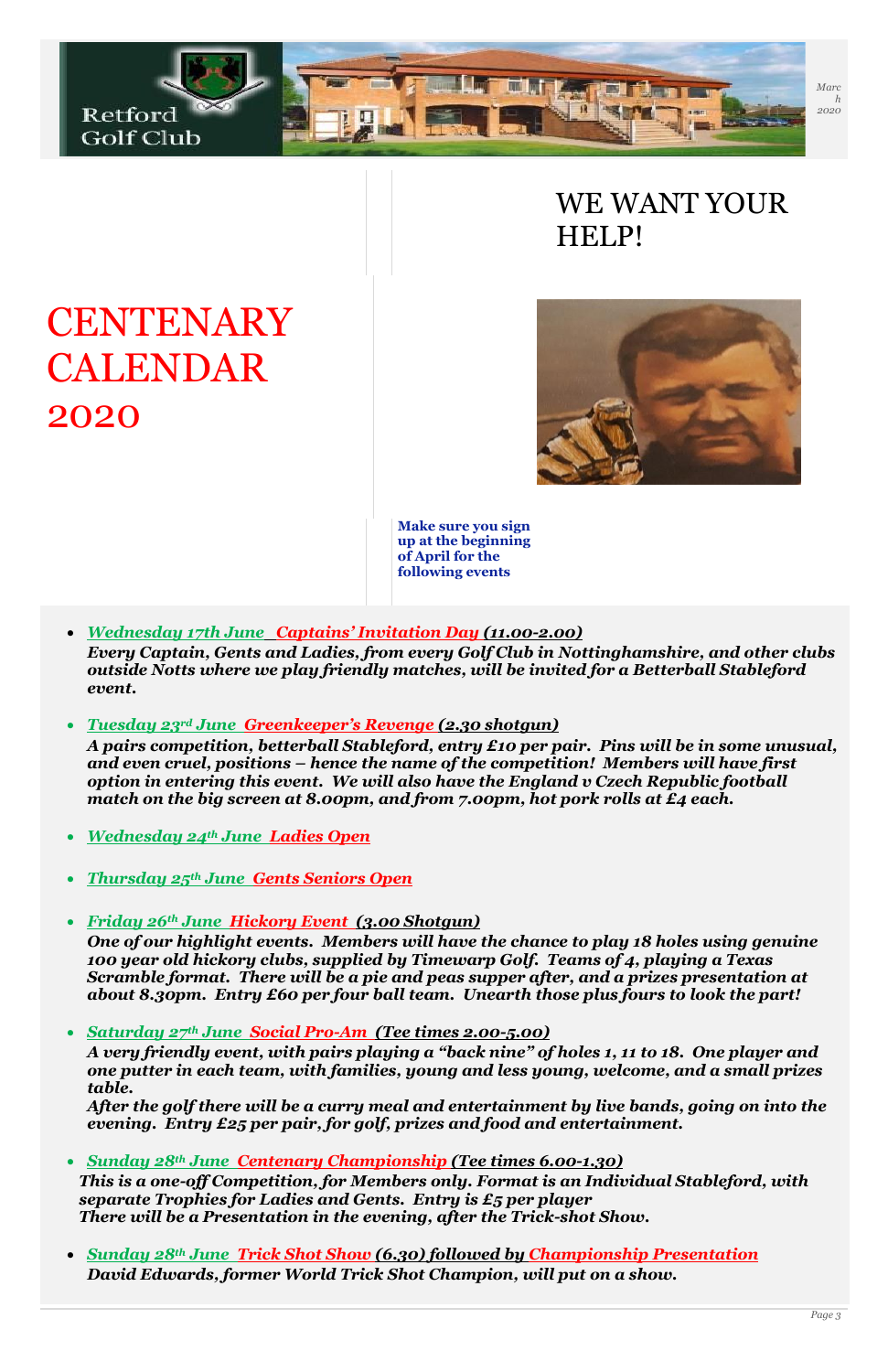

#### WORK COMPLETED

- Turfing around the bunkers, tees and worn areas and mown as necessary
- GUR has facilitated the drying out of the  $15<sup>th</sup>$  and  $18<sup>th</sup>$  fairways
- Tree thinning on the  $12<sup>th</sup>$  and  $17<sup>th</sup>$ , encouraging the spread of heather
- Trees have been lifted on  $1^{\text{st}}$ ,  $12^{\text{TH}}$  and  $18^{\text{th}}$ .
- Areas for wildflower planting have been prepared.
- Vertidraining has been carried out on approaches and greens, as necessary
- The new tee markers have been finished
- All tee paths and bunkers have been edged
- New fencing installed along the left hand side of the 2<sup>nd</sup> green
- Health and safety work nearly completed.

#### UPCOMING WORK

- Microtine greens
- Complete path work
- Review machinery inventory/replacement programme

## **WHAT HAVE THE GREEN STAFF BEEN DOING THIS PAST MONTH?**

In spite of all the heavy rains and winds, with a storm or two for good measure, our greens staff have continued to keep the course open for play, so all the more credit for the work done.